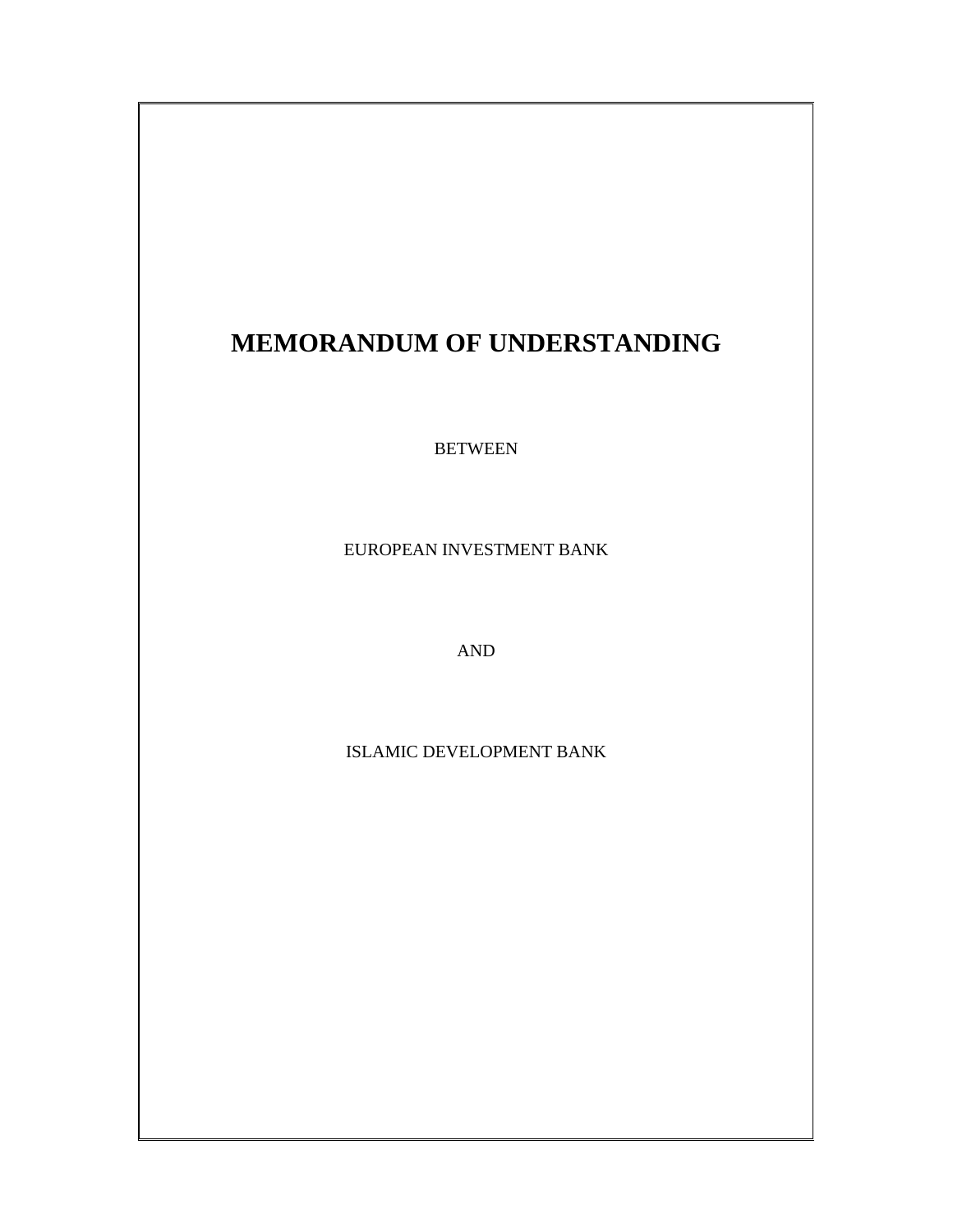# **Contents**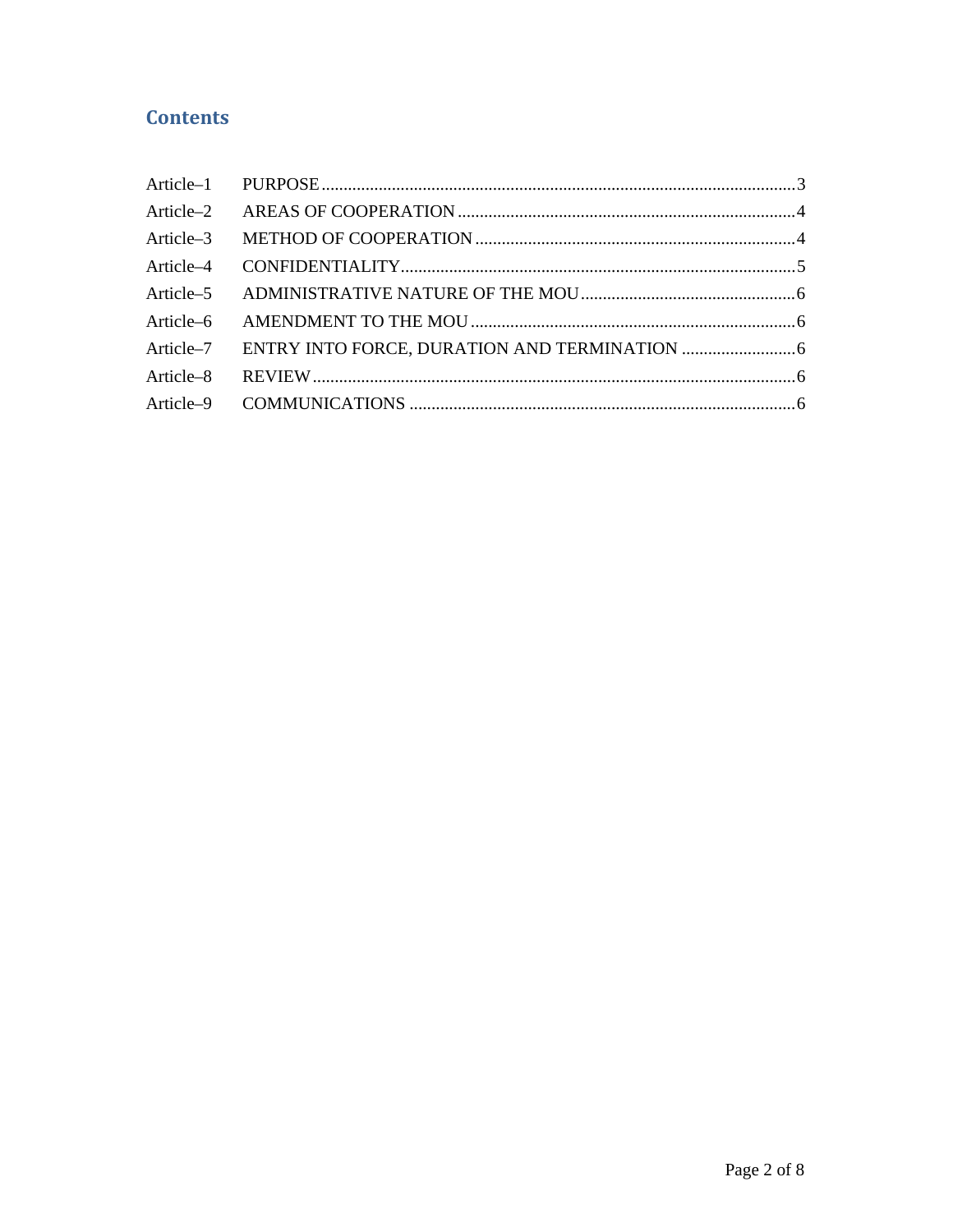**THIS MEMORANDUM OF UNDERSTANDING** ("MOU") is made on \_\_\_\_\_\_\_/1433H corresponding to \_\_\_/\_\_\_/2012G between the **EUROPEAN INVESTMENT BANK**  (hereinafter referred to as "**EIB**") and the **ISLAMIC DEVELOPMENT BANK** (hereinafter referred to as "**IsDB**").

IsDB and EIB are hereinafter referred to individually as "**Party**" and collectively as "**Parties**".

#### **WHEREAS**,

- A) IsDB is an international financial institution established by the Conference of Finance Ministers of Muslim Countries held in Jeddah in December 1973 with a view to fostering the economic and social development of its member countries and Muslim communities individually as well as jointly in accordance with the principles of Islamic Law. The functions of the Bank are to participate in equity capital and grant loans for productive projects and enterprises besides providing financial assistance to member countries in other forms for economic and social development;
- B) EIB is the financial institution of the European Union, created by the Treaty establishing the European Community. The role of the EIB is to finance investments in support of EU policy objectives, complementing the corresponding Community assistance policies, programmes and instruments in the different regions, and continuously adapting its activities to developments in EU policies. The EIB financial arm in the Mediterranean region, the Facility for Euro-Mediterranean Investment and Partnership (FEMIP), aims at fostering private sector activities in Mediterranean Partner Countries, as a way to underpin growth and generate employment opportunities;

**RECOGNIZING** that cooperation and collaboration between the Parties will reinforce private-sector led growth in the Mediterranean region, foster job creation and support inclusive economic development;

**DESIRING** to consult on the priority areas and modalities of cooperation to work together and contribute to the overall development and social progress of the Mediterranean region with initial focus on four pilot countries: Egypt, Jordan, Morocco and Tunisia (Pilot Countries).

**NOW, THEREFORE**, the Parties hereto express their common understanding on cooperation as follows:

#### **Article–1 PURPOSE**

The purpose of this MOU is to provide a general framework to facilitate collaboration and cooperation between the Parties in matters of common interest to extend and promote development and social progress of the Pilot Countries as well as any other countries mutually agreed upon between the Parties.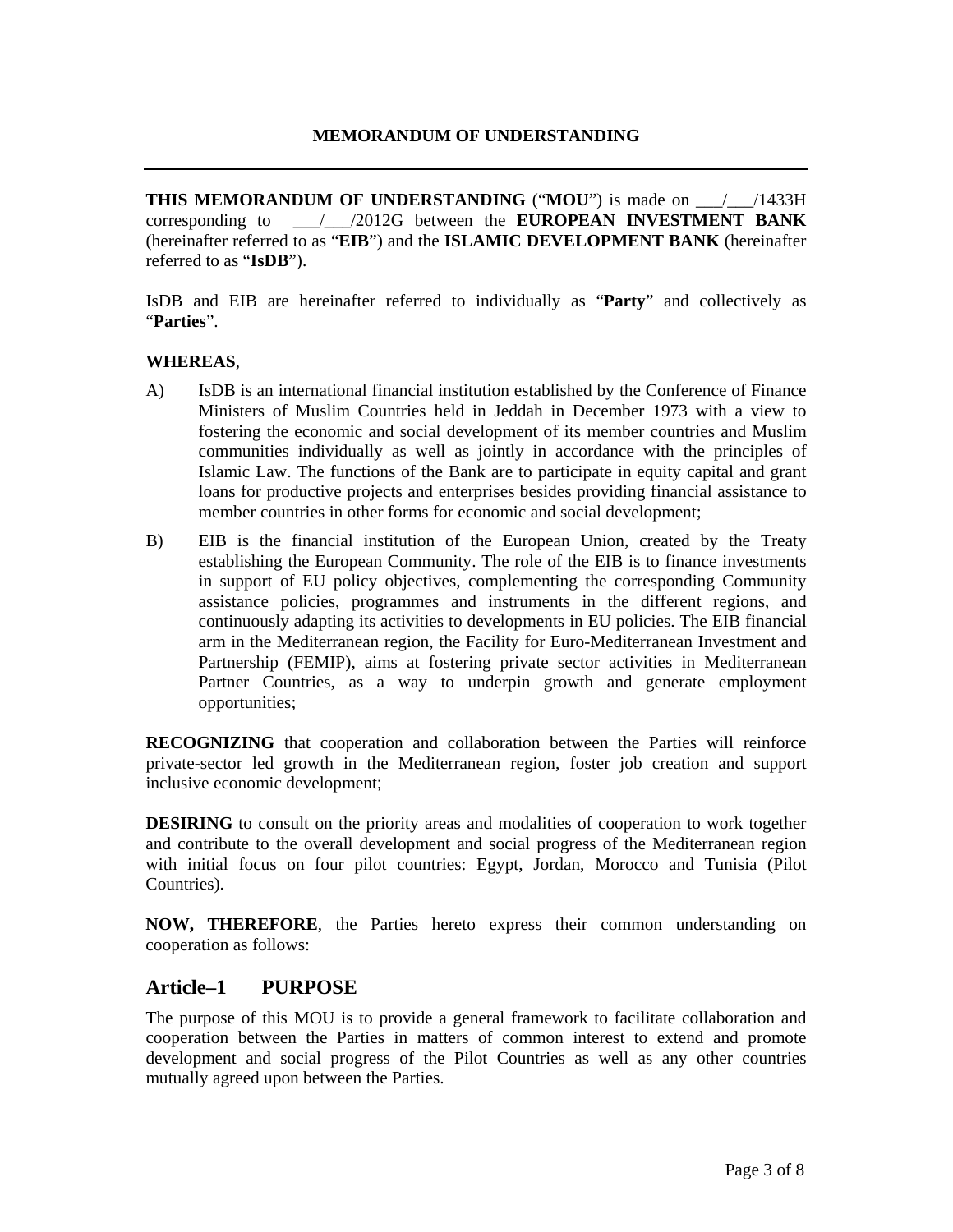The EIB and IsDB share the principles expressed in the Deauville Partnership and commit themselves to enhance collaboration mechanisms in order to strengthen private sector-led growth in the Mediterranean region, foster job creation and support inclusive economic development.

The enhanced collaboration among the Parties shall strive to support the Deauville Partnership. It shall also contribute to the successful partnership between EIB and IsDB in the Arab Financing Facility for Infrastructure (AFFI), which EIB will participate in as a concrete next step of the FEMIP PPP initiative launched in Casablanca on 30 May 2011 to support the four Pilot Countries.

## **Article–2 AREAS OF COOPERATION**

Without prejudice to the possibility of each Party to collaborate with other entities or parties in the same or similar fields covered by this MOU, the cooperation and collaboration between the Parties will be in areas which constitute common interest to the Parties and will take place within the scope and limits of their respective constitutional instruments, mandates, policies and priorities.

## **Article–3 METHOD OF COOPERATION**

- 3.1 **Consultation and sharing information:** Within the limits established by their respective disclosure policies, the Parties intend to:
	- a. Consult each other and exchange views on matters and activities of mutual interest in their respective areas of operations in Pilot Countries as well as any other countries mutually agreed upon between the Parties.
	- b. Share information for the purpose of working together in order to contribute to private sector involvement in the Mediterranean region. In particular, the Parties will exchange information on events and studies in the pipeline, thus avoiding any possible overlapping and trying to complement the other Parties' views in order to increase the value added of the final outcome.
- 3.2 **Developing expertise and knowledge in the region:** The Parties intend to collaborate in the area of expertise development, notably with regards to publicprivate partnerships through the European PPP Expertise Centre (EPEC) funded by the EIB and the European Commission. The Parties intend to also conduct joint studies and research, notably in the frameworks of the Centre for Mediterranean Integration (CMI, Marseille), recognizing that an improved knowledge of the Mediterranean region's economic and financial characteristics will help them to better attune their policies to the countries' needs and priority projects.
- 3.3 **Network-building:** The Parties intend to reciprocally facilitate liaison with relevant institutions in the Mediterranean and Gulf regions. Notably, the EIB could facilitate contacts with EU entities and the Union for the Mediterranean Secretariat, while the IsDB could similarly facilitate contacts with Gulf Sovereign Wealth Funds.
- 3.4 **Facilitating the identification, preparation and co-financing of projects:** Since its creation in 2002, FEMIP provided more than EUR 12.6 billion in lending to Mediterranean Partner Countries and opportunities for co-financing projects could be increased in 2012-2013. The Parties thus intend to work together to facilitate the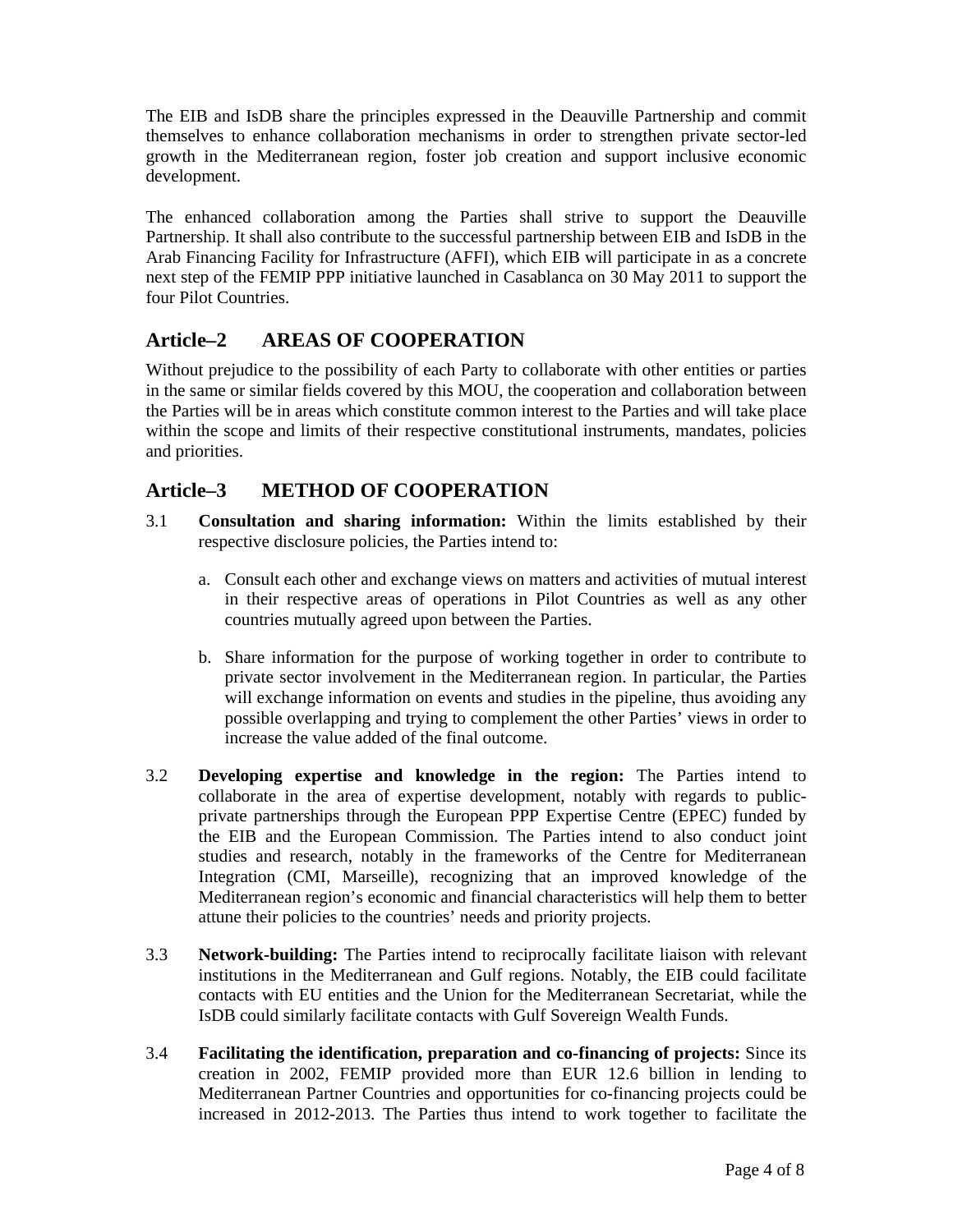identification and co-financing of projects (grants, loans, and blending of instruments) related to their respective mandate and areas of activities. In particular, FEMIP and IsDB intend to collaborate to promote Public-private partnerships through the Technical Assistance Facility of AFFI, in partnership with other International Financial Institutions.

- 3.5 **Developing new and innovative financing instruments:** To further increase the financing depth and width of both institutions in the Pilot Countries, the Parties intend to encourage the development of adapted financing tools and instruments in accordance with their respective mandates, policies and procedures.
- 3.6 **Staff exchange:** The Parties intend to support close collaboration between their respective concerned staff and intend to explore potential staff exchange and secondment opportunities to ensure the successful implementation of this MOU.
- 3.7 **Joint Programmes:** The Parties may, through special arrangements, decide to act jointly in the implementation of any programme or activity in the areas of common interest. The special arrangements will, in each case, define the modalities of participation, roles and responsibilities of each Party, including their respective contributions to the costs, if any, of any programme or activity to be undertaken in accordance with such special arrangements subject to the Parties' respective policies and procedures.
- 3.8 **Increase visibility:** The Parties agree to raise the profile of their collaboration, without prejudice to other collaboration agreements which might have concluded with other institutions. To this end, IsDB might contribute to FEMIP conferences and seminars organized by the EIB. Reciprocally, the EIB might also take part in those events organized by IsDB which might be related to the activity of the EIB in the Mediterranean region.
- 3.9 The Parties intend to share visibility on those programmes/activities where both institutions work together. The logos of both IsDB and EIB will be displayed on all programmes/activities-related documents, press release, official documents and publications.

## **Article–4 CONFIDENTIALITY**

Notwithstanding anything to the contrary in this MOU, the Parties agree that for the duration and after the termination of this MOU, they will keep in confidence and will not disclose to third parties any confidential information obtained hereunder by either Party from the other Party without obtaining prior written consent of the concerned Party. Further, no Party will make public statements on behalf of the other Party, nor will any Party claim to represent the other Party, except in specific cases where express consent is given in writing by the concerned Party.

This MoU may be made public by the Parties in accordance with their respective disclosure policies.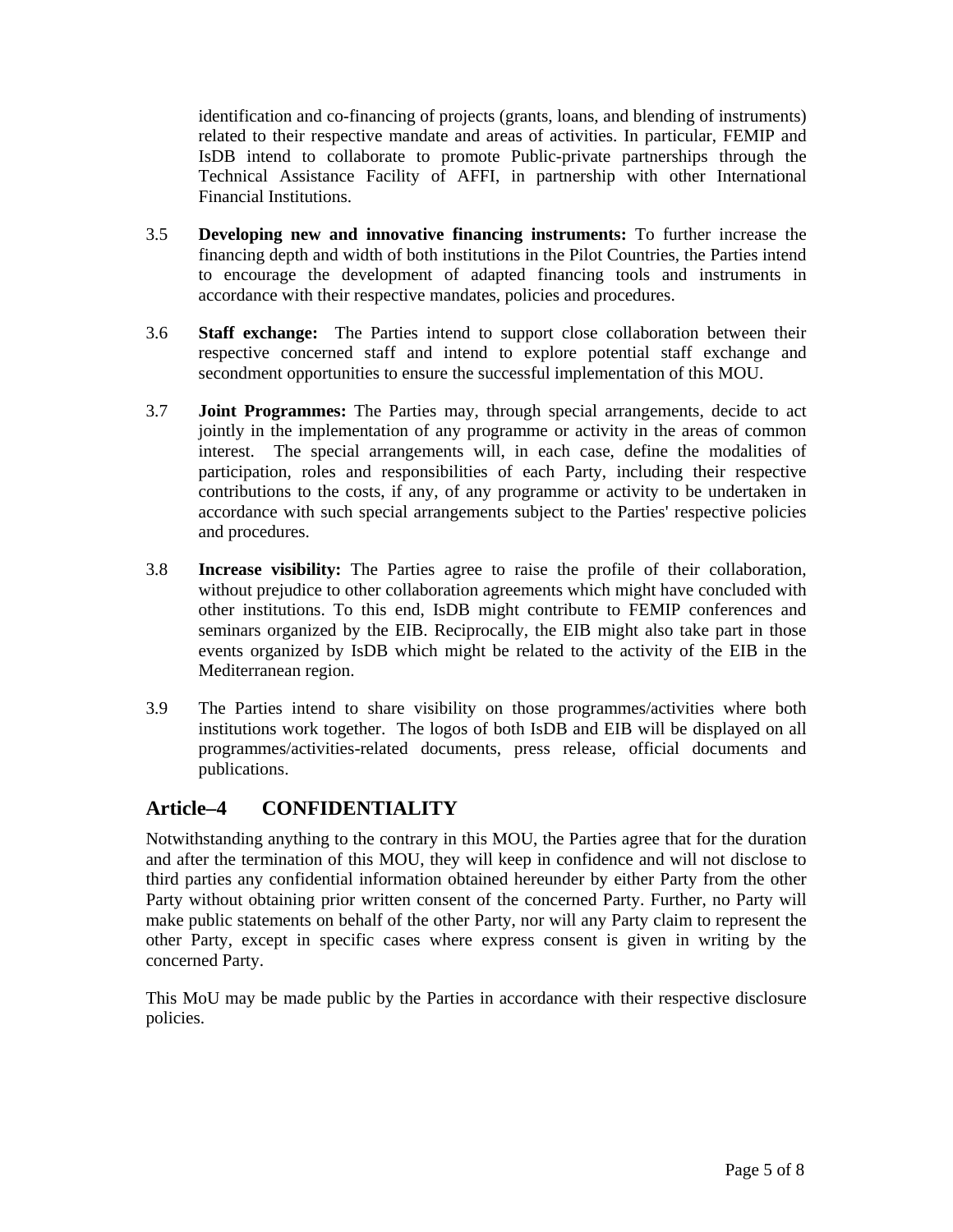## **Article–5 ADMINISTRATIVE NATURE OF THE MOU**

- 5.1 This MOU is strictly limited to expressing a desire of the Parties for mutual cooperation, and is not intended to create legal relations between the Parties or to impose any legal and/or formal obligation of any nature on either Party.
- 5.2 In keeping with the administrative nature of the arrangements hereunder, no provision of this MOU will be construed to interfere in any way with the independent decision making autonomy of the Parties with regard to their respective affairs and operations. In particular, nothing in this MOU is intended to run counter to or modify the terms of each Party's specific mandates or their policies, rules and procedures.

## **Article–6 AMENDMENT TO THE MOU**

The Parties may amend the provision herein or enter into supplementary arrangements by mutual agreement between the Parties through exchange of letters.

### **Article–7 ENTRY INTO FORCE, DURATION AND TERMINATION**

- 7.1 This MOU will come into force after the approval of the concerned authorities within each Party and upon notification by each Party to the other of the MOU's approval by its concerned authorities. This MOU will remain valid for an indefinite period of time effective from the date of the last approval notification given by either Party.
- 7.2 Notwithstanding Article 7.1 above, either Party is at liberty to terminate this MOU by giving three (3) months advance notice of termination to the other Party. Should the MOU be terminated by either Party, steps will be taken to ensure that termination is not prejudicial to any programme or activities implemented within the framework of this MOU.

## **Article–8 REVIEW**

The Parties will, within two years of the entry into force hereof, review the results achieved under this MOU and consult each other with a view to deciding on possible revisions to the MOU and/or other future courses of action.

## **Article–9 COMMUNICATIONS**

For the purpose of facilitating the implementation of this MOU, the Parties will contact each other at the addresses indicated herein below:

#### **For Islamic Development Bank:**

Mohammad Al-Saati Acting Director Operations Policy & Services Department P.O. Box 5925 Jeddah 21432 Kingdom of Saudi Arabia Tel: +966 2 636 6612 Fax:  $+96626366871$ Email: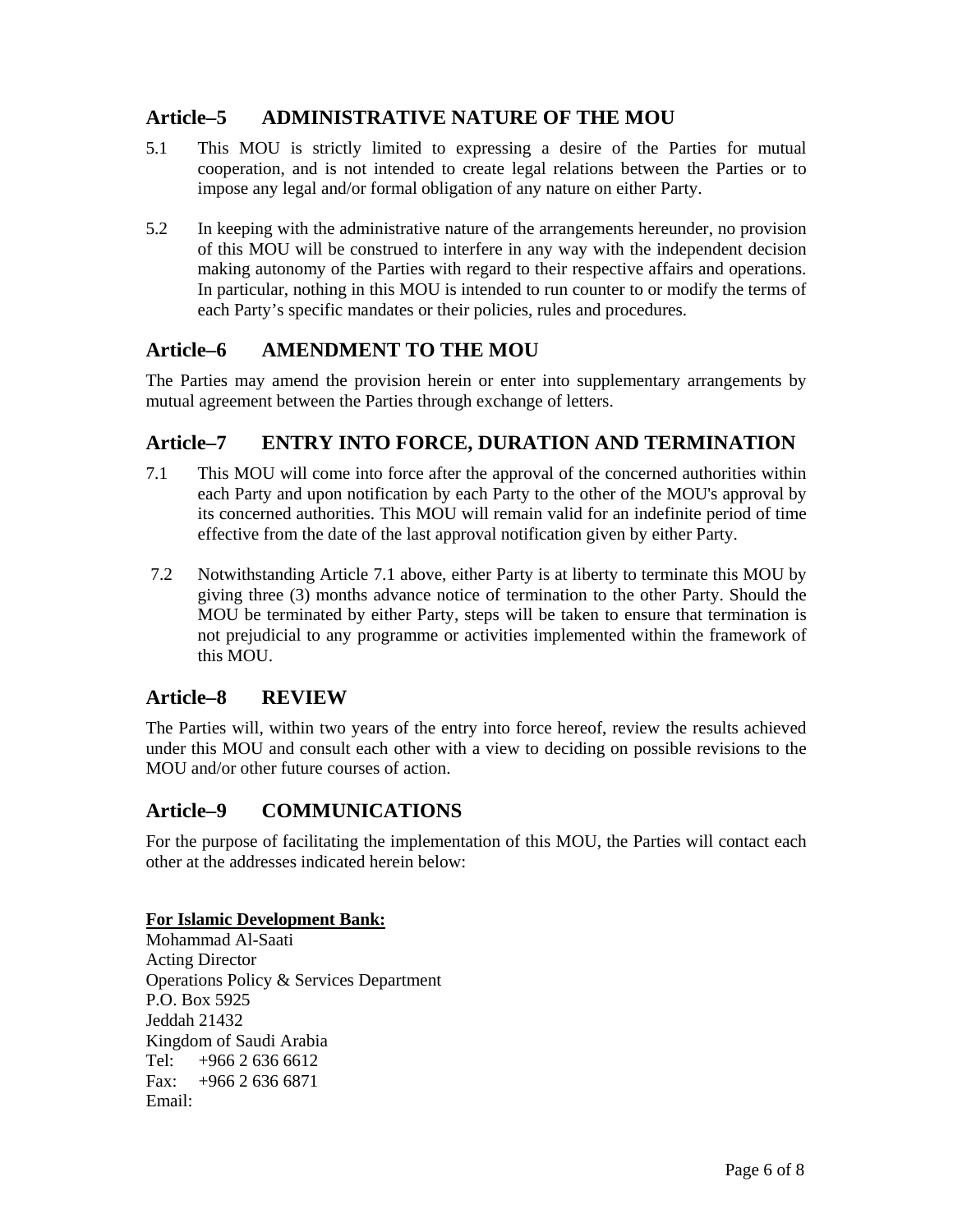#### **For the European Investment Bank:**

Claudio Cortese Deputy Director General, Operations Outside the EU and Candidate Legal Department, Corporate **Countries** 100, boulevard Konrad Adenauer L-2950 Luxembourg Tel: (+352) 43 79 86836 Fax: (+352) 43 79 66898 E-mail: c.cortese@eib.org **Director** 

Nicola Barr 100, boulevard Konrad Adenauer L-2950 Luxembourg Tel: (+352) 43 79 82482 Fax: (+352) 43 79 63699 E-mail: barr@eib.org

#### **[END OF ARTICLES]**